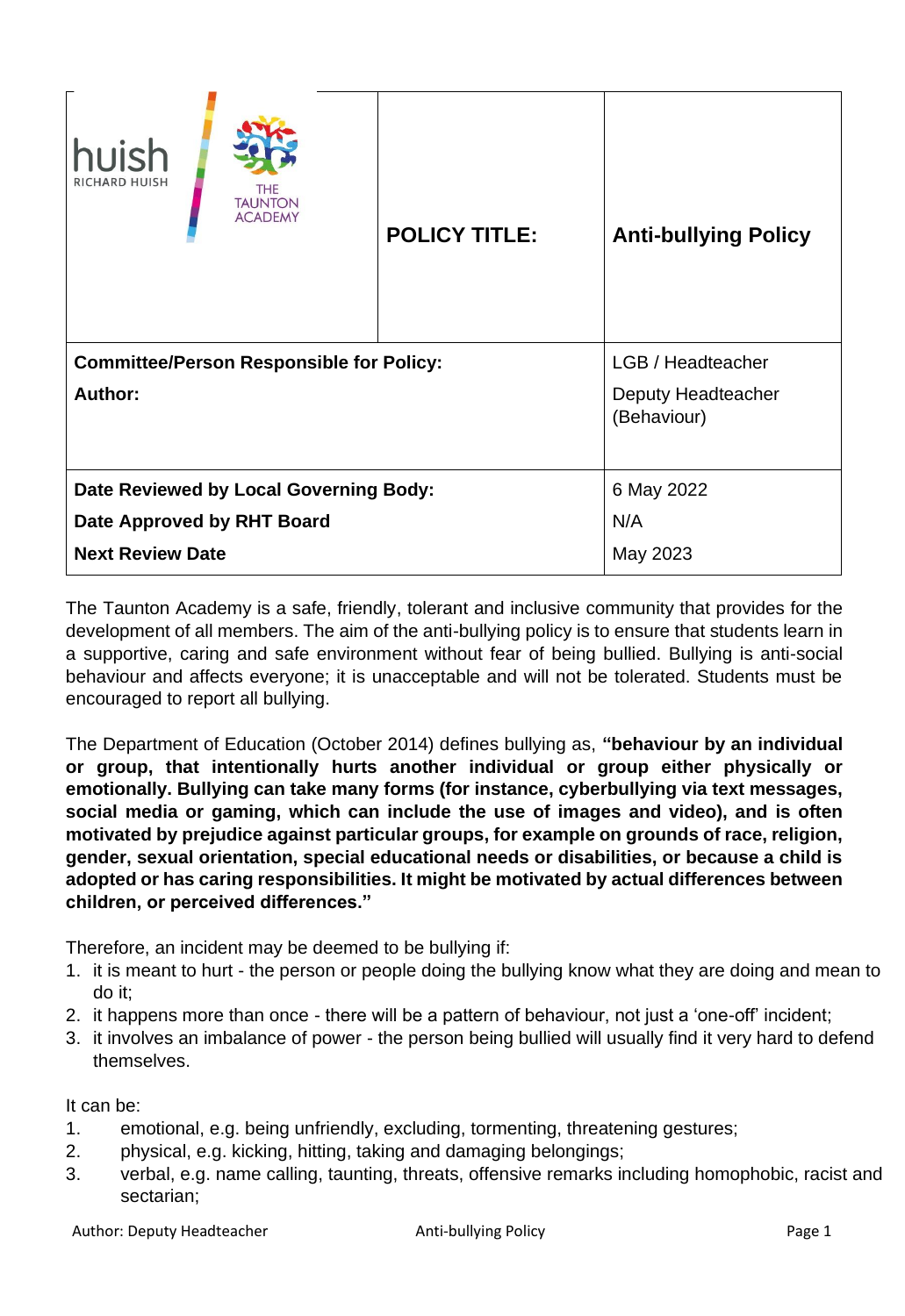- 4. relational, e.g. spreading nasty stories, gossiping, excluding from social groups;
- 5. intimidation and harassment, e.g. pressure from members of a group against an individual creating a feeling of unease or fear;
- 6. cyber/virtual bullying, e.g. gaming, texts, e-mails, picture/video clip bullying, Instant Messaging (IM), other social media platforms.

Principles that underpin the policy:

- **For pupils who experience bullying that:** 
	- o They are heard
	- o They know how to report bullying and get help
	- $\circ$  They are confident in the school's ability to deal with bullying, and feel happy and comfortable with any plans that are put in place
	- o Steps are taken to help them feel safe again
	- o They are helped to rebuild confidence and resilience
	- $\circ$  They know how they can get support from others

## • **For pupils who engage in bullying behaviour that:**

- o Learning programmes and strategies hold them to account for their behaviour and help them to face up to the harm they have caused
- o They will learn to behave in ways which do not cause harm in future, because they have developed their emotional skills and knowledge
- o They will learn how they can take steps to repair the harm they have caused
- o They will have any safeguarding issues, around their circumstances, addressed
- o The school is aware of other circumstances and situations that may be influencing the child's behaviour.

## • **For The Taunton Academy:**

- o The whole school community is clear about the anti-bullying stance the school takes
- o Pupils, as well as staff and other members of the school, are fully engaged in developing and reviewing anti-bullying work in the school
- o Occurrences are recorded and audited, anti-bullying work is monitored, and every chance is taken to celebrate success
- o All pupils are clear about the roles they can take in preventing bullying, including the role of bystanders
- $\circ$  The school promotes a culture of unconditional positive regard, tolerance and inclusivity, where bullying (physical or verbal), are not tolerated and cannot flourish
- o Curriculum opportunities are used to address bullying
- o Peer support systems are in place to prevent and respond to bullying
- o The school has addressed site issues and promotes safe play areas
- o All staff are aware, and model positive relationships
- o The school works in partnership with parents, other schools, and with Children's Service and community partners to promote safe communities
- o That inclusive values are promoted and underpin behaviours and school ethos
- o The Taunton Academy's bullying task force/ambassadors promote how the school community can work together to prevent its occurrence.

## • **For parents/carers:**

 $\circ$  They are clear that the school does not tolerate bullying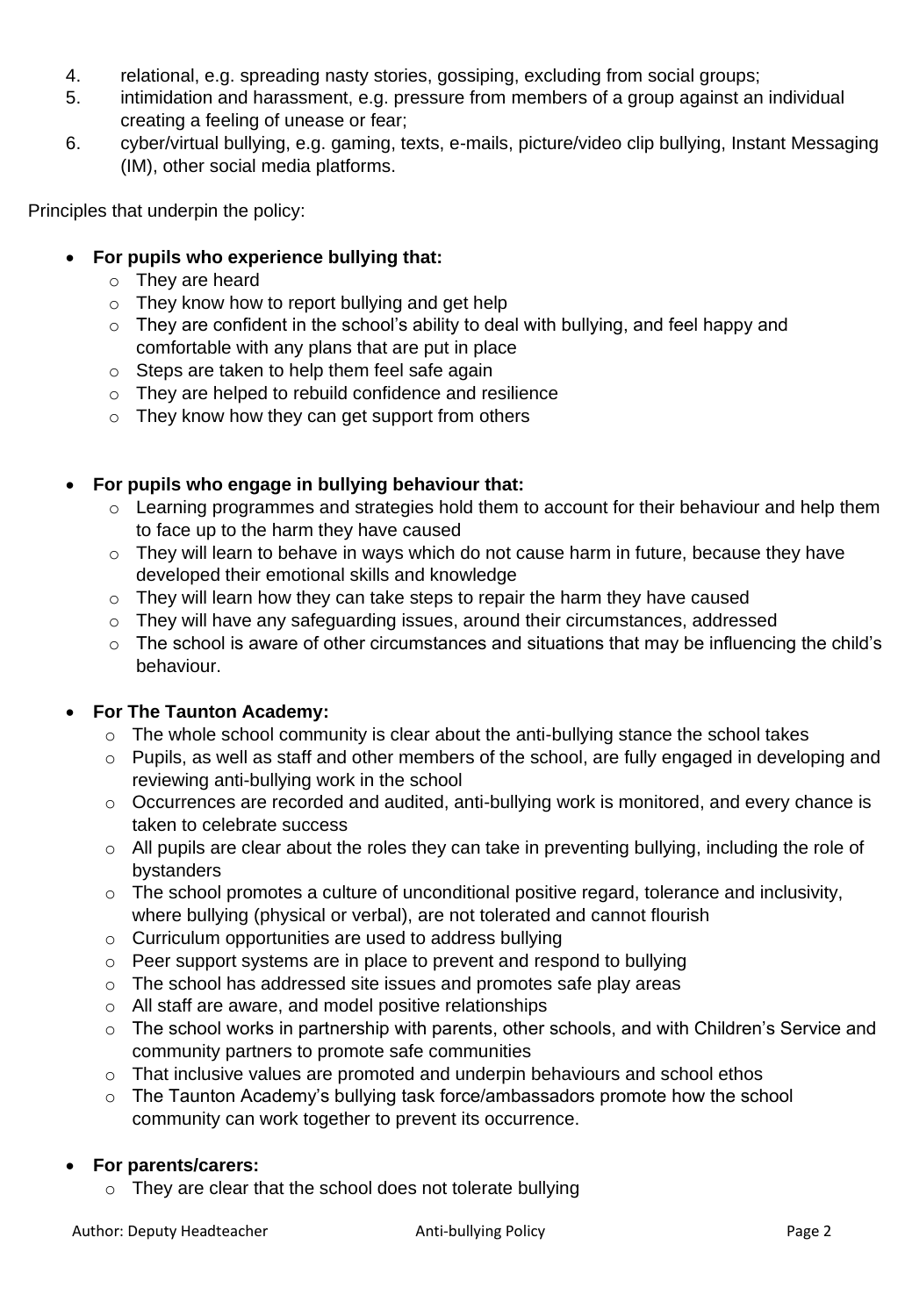- $\circ$  They know how to report and get help if they are concerned that their child is being bullied or does not feel safe to learn, and are clear about the complaints procedure
- o They have confidence that the school will take any complaint about bullying seriously and investigate/resolve as necessary and that the school systems will deal with the bullying in a way which protects their child.

## **How does bullying differ from teasing/falling out between friends or other types of aggressive behaviour?**

- There is a deliberate intention to hurt or humiliate
- There is a power imbalance that makes it hard for the victim to defend themselves
- It is usually persistent (isolated cyberbullying incidents may be seen as one-off incidents but if sent to a range of pupils would be seen as bullying)
- Friendship fall outs are seen as accidental, occasional, no power imbalance or hierarchy, those involved show remorse and want to resolve the situation – this is different to isolating or excluding children from groups.

## **Specific types of bullying include**:

- bullying related to race, religion or culture
- bullying related to special educational needs or disabilities
- bullying related to appearance or health
- bullying relating to sexual orientation e.g. homophobic language
- bullying related to gender orientation e.g. transgender/questioning/pan
- bullying of young carers or looked after children or otherwise related to home circumstances
- sexist or sexual bullying

# **Bullying can take many forms, including:**

- physical abuse such as biting, hitting, kicking or hair pulling etc
- verbal abuse such as name calling, insults, threats, offensive remarks etc.
- deliberately isolating people from others.
- sexually harmful behaviour/sexual abuse such as inappropriate sexual language, touching, sexual assault
- sexting, including pressuring another person to send a sexual imagery or video content
- teenage relationship abuse defined as a pattern of actual or threatened acts of physical, sexual or emotional abuse, perpetrated against a current or former partner
- initiation/hazing used to induct newcomers into an organisation such as sports team or school groups by subjecting them to a series of potentially humiliating, embarrassing or abusing trials which promote a bond between them
- prejudiced behaviour a range of behaviours which causes someone to feel powerless, worthless or excluded and which relates to prejudices around belonging, identity and equality, in particular prejudices linked to disabilities, special educational needs, ethnic, cultural and religious backgrounds, gender and sexual identity.

Abuse is abuse and should never be tolerated or passed off as 'banter' or 'part of growing up'. Different gender issues can be prevalent when dealing with peer on peer abuse, for example girls being sexually touched/assaulted or boys being subject to initiation/hazing type violence.

## **Cyber bullying**

The rapid development of, and widespread access to, technology has provided a new medium for 'virtual' bullying, which can occur in or outside school. Cyber-bullying is a different form of bullying and can happen at all times of the day, with a potentially bigger audience.

Author: Deputy Headteacher **Anti-bullying Policy Page 3** Anti-bullying Policy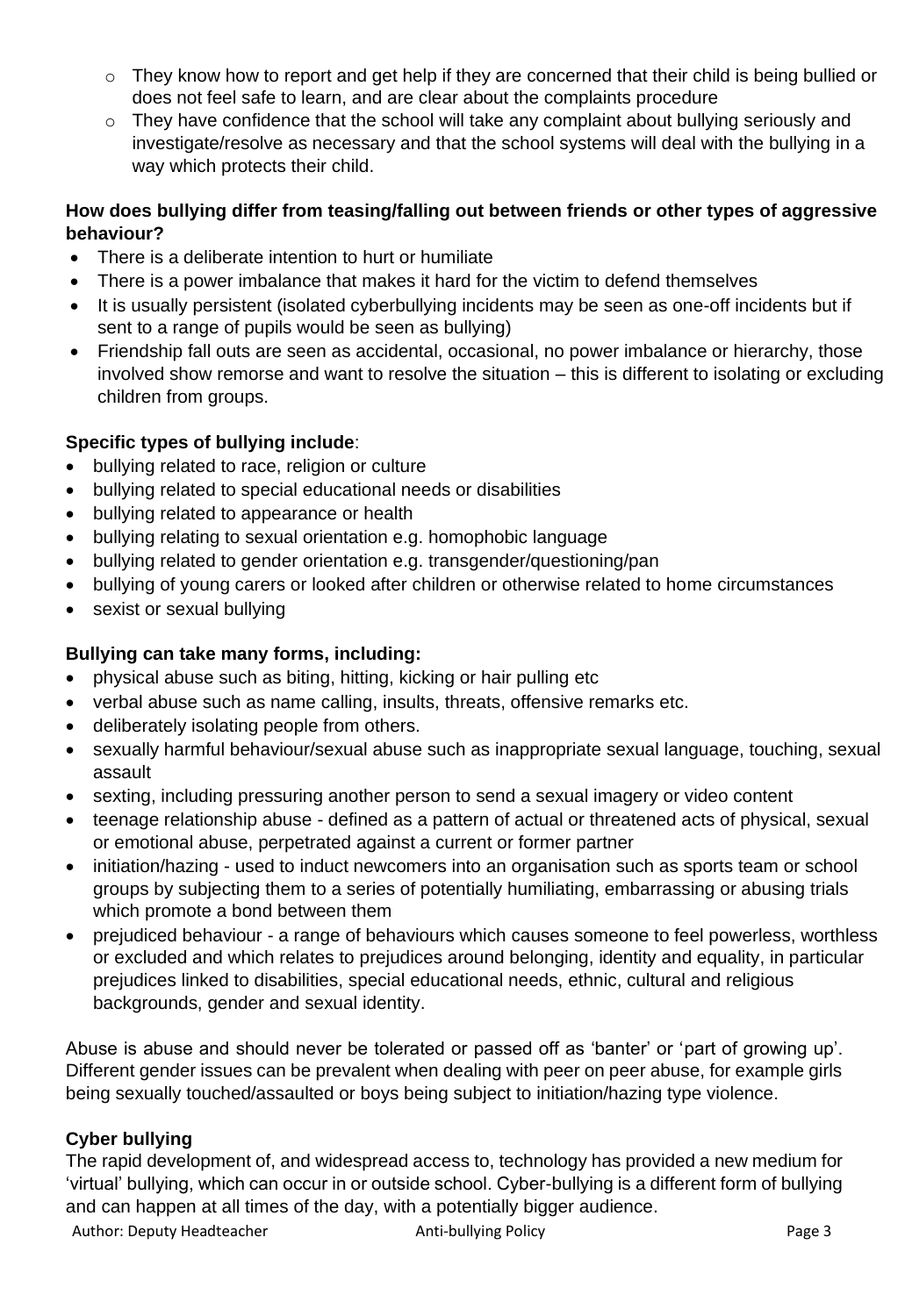The Education Act 2011 amended the power in the Education Act 1996 to provide that when an electronic device, such as a mobile phone, has been seized by a member of staff, who has been formally authorised by the headteacher, that staff member can examine data or files, and delete these, where there is good reason to do so. This power applies to all schools and there is no need to have parental consent to search through a young person's mobile phone.

If an electronic device that is prohibited by the school rules has been seized and the member of staff has reasonable ground to suspect that it contains evidence in relation to an offence, they must give the device to the police as soon as it is reasonably practicable. Material on the device that is suspected to be evidence relevant to an offence, or that is a pornographic image of a child or an extreme pornographic image, should not be deleted prior to giving the device to the police. If a staff member finds material that they do not suspect contains evidence in relation to an offence, they can decide whether it is appropriate to delete or retain the material as evidence of a breach of school discipline.

## **At The Taunton Academy, we take the following steps to minimise or prevent the risk of bullying:**

- Restorative approaches to ensure all members of the school community understand and issues are not repeated.
- Regular staff training to help staff identify when students are at risk.
- An open and honest environment where young people feel safe to share information about anything that is upsetting or worrying them.
- Assemblies are used to provide a moral framework outlining acceptable behaviour and stressing the effects of bullying.
- RE and PSHE are used to reinforce the message through stories, role play, current affairs and other suitable activities.
- Staff will endeavour always to create surroundings where everyone feels confident and at ease in school.
- We will ensure that the school is well supervised, especially in areas where children might be vulnerable.

## **Statutory duty of schools**

Head teachers have a legal duty under the School Standards and Framework Act 1998 to draw up procedures to prevent bullying among students and to bring these procedures to the attention of staff, parents and students.

## **Implementation and Procedures**

At Taunton Academy all adults have a responsibility to model positive and supportive behaviour in their dealings with students, and with one another, so that students have the confidence to pass on information. This ethos is stressed during the student transition activities and is regularly visited in assembly and through PSHE. Students are reminded of their part in sustaining the qualities of community life that allow students to learn without fear of bullying.

There are important opportunities in many curriculum areas to raise issues of bullying and allow for contextual tutoring to take place. Staff will be alert to the opportunities and be aware of the need to monitor the responses from students and act on any information that they receive.

At Taunton Academy we are aware that it is the quality of relationships within a school community that allow issues to be resolved effectively. Consistency and continuity are very important, as is the support of parents and the wider community in upholding the values of the school.

The school website, noticeboards, assemblies and tutor programme provide information for Anti-Bullying Policy and informing students about what to do if they feel bullied. Students are advised to tell a member of staff who will arrange to see the pupil to discuss the problem. Parents and